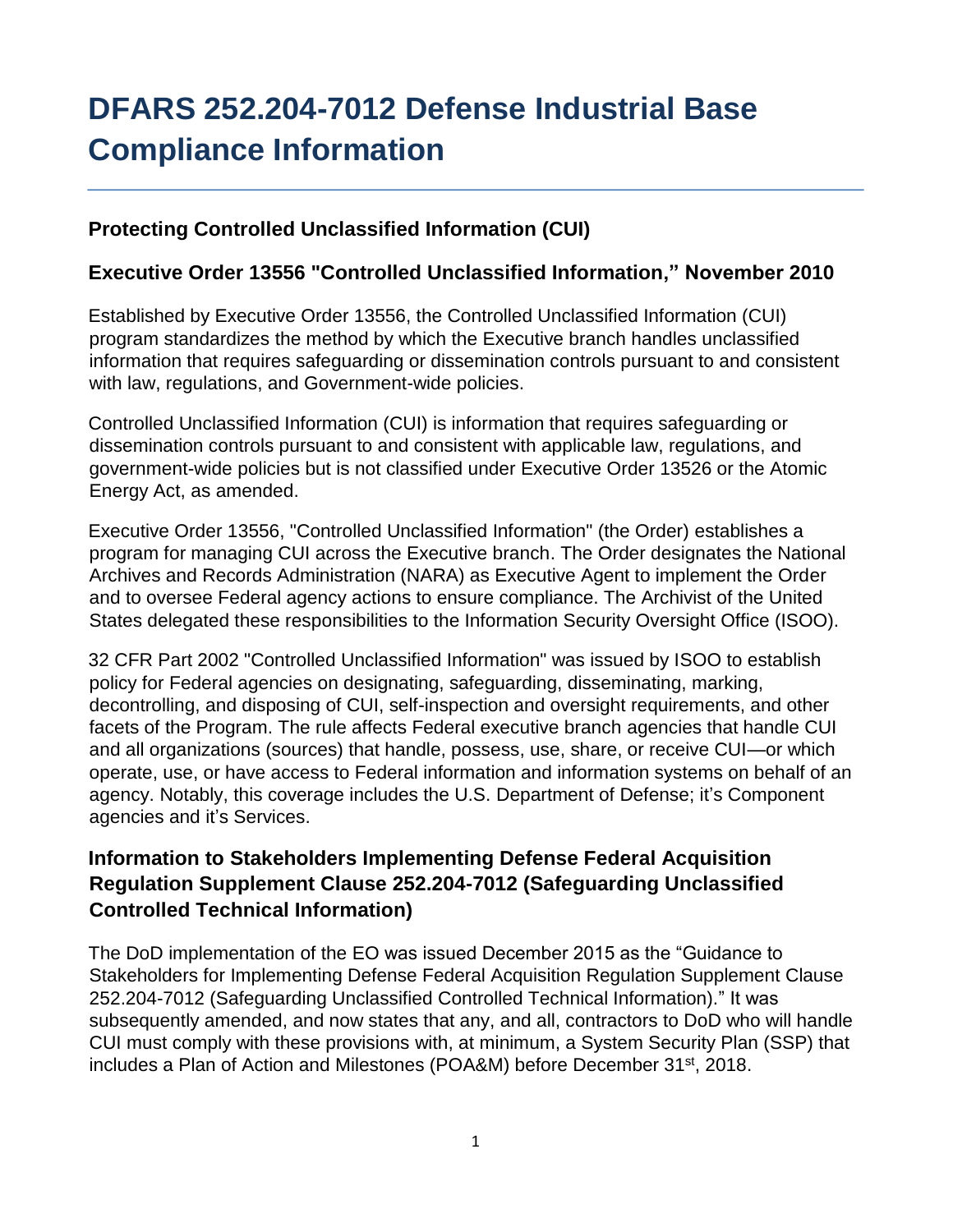Penalties for failure to comply with the DFARS 252.205-7012 requirement include contract revocation. If a contractor uses a computer system, connects to the Internet, and handles CUI, this is a DFARS contract clause that requires more than an affirmative check-the-box response.

In the following paragraphs, additional information about these provisions is provided.

#### **What is 'Technical Information' as defined in DFARS?**

Technical data or computer software is defined in DFARS Clause 252.227-7013, Rights in Technical Data - Non-Commercial Items. Importantly, this definition applies to technical data used by contractors, whether or not the clause is incorporated in the solicitation or contract. Examples of technical information include research and engineering data, engineering drawings, and associated lists, specifications, standards, process sheets, manuals, technical reports, technical orders, catalog-item identifications, data sets, studies and analyses and related information, and computer software executable code and source code.

- The data may be in tangible form, such as a blueprint, photograph, plan, instruction, or an operating manual, or may be intangible, such as a technical service or oral, auditory, or visual descriptions.
- Examples of technical data include research and engineering data, engineering drawings, and associated lists, specifications, standards, process sheets, manuals, technical reports, technical orders, catalog-item identifications, data sets, studies and analyses and related information, and computer software.

**Current Requirement for DoD FRCS / DoD Control Systems Contractors –** Compliance standards for the DFARS 7012 regulatory requirement are published by the National Institute of Standards and Technology (NIST) in its Special Publication 800-171. All FRCS projects that will collect, transmit, or store CUI data must have a current System Security Plan (SSP), or Cyber Risk Management Plan (CRMP) IAW with NIST SP 800-171 and the DFARS CUI Guide, with a Plan of Action and Milestones (POA&M) established to introduce, correct, or remediate elements of a contractors' operations that do not comply with the NIST 800-171 framework. It is important to note that due to wide mission-set, the NIST 800-171 framework is intentionally widely scoped. Compliance may be treated in a variety of ways, not all of them technological.

The IE and ESTCP offices wish to assist contractors/vendors completing a CRMP or SSP by providing templates of many frequently used documents. Note the templates can be used for both corporate IT business systems and OT FRCS projects. Typical CUI data on corporate IT systems includes design drawings and site information (CAD, BIM, GIS), specifications, test results, and consumption data (meter, site data). Typical CUI on OT projects includes network traffic (Modbus, BACNet, TCP/IP) between HMI and lower level controllers, configuration files, hardware/software versions and hashes, and consumption data (meter, site data). However, our provision of these documents does not mean that our offices in any way have approved a contractor's SSP/CRMP; nor that we advocate any one particular approach as being the correct way to approach compliance.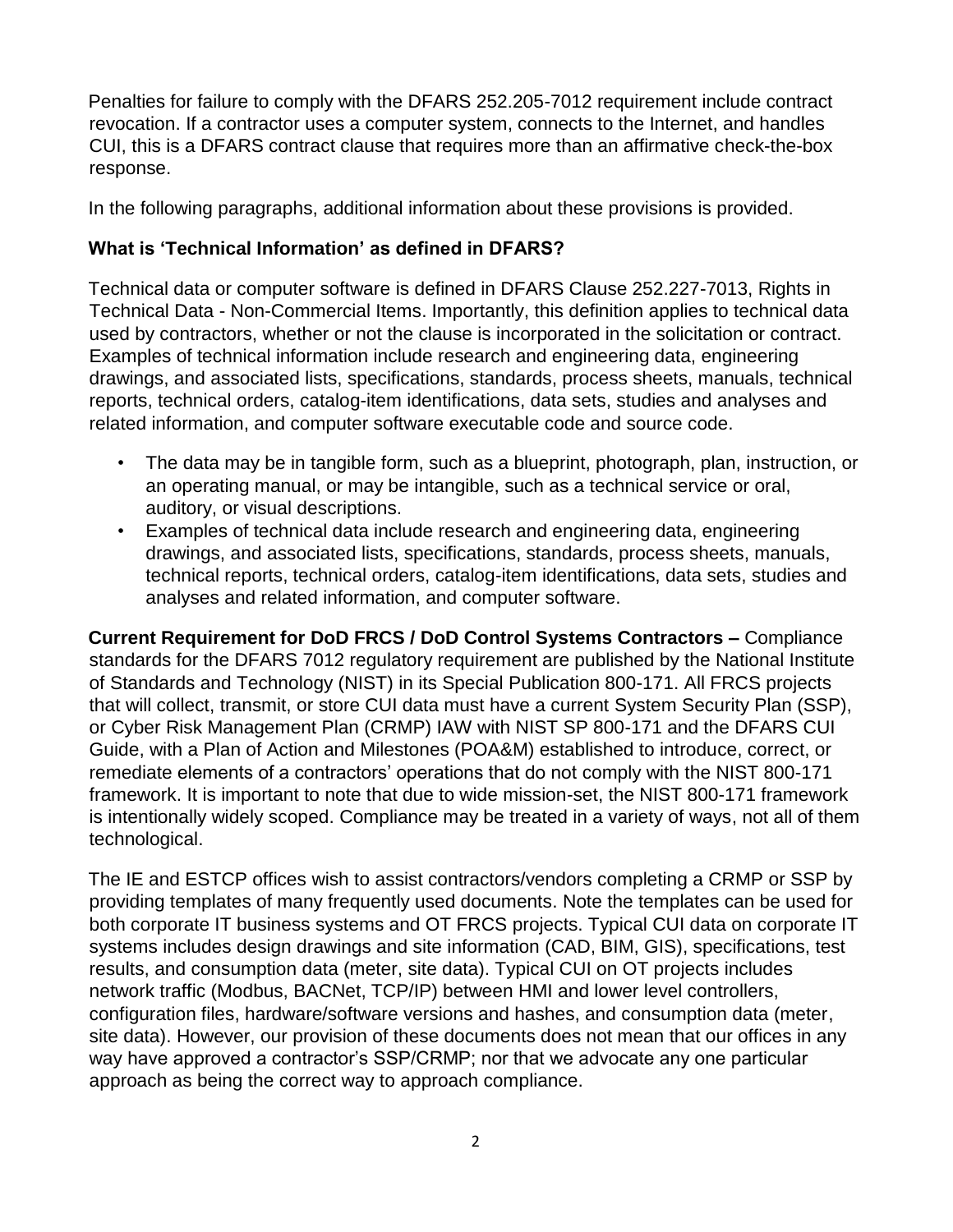The following documents are typically included in the SSP/CRMP (presented in order of recommended completion):

- NIST SP 800-171 Cyber Risk Management Plan Table of Contents use the NIST SP 800-171 Excel file
- Event/Incident Communications Plan (EICP) use the modified FedRAMP template and ESTCP EICP Graphics PowerPoint
- Event/Incident Response Plan (EIRP) use the modified FedRAMP templates
- Information Systems Contingency and CONOPS Plan (ISCP) use the modified FedRAMP template
- Information Systems Policies and Procedures (ISPP) use the Word document template
- Security Audit Plan (SAP) use the modified NIST template
- System Security Plan (SSP) recommend using the CSET tool/template
- Security Assessment Report (SAR) Most FRCS projects will not require a SAR, however, many insurance companies or AO's may require a SAR. An organization can use the modified FedRAMP template.
- Plan of Action & Milestones (POAM) use the modified FedRAMP templates (GSA and DoD provided) (POAM Template)
- DIBNet Incident Reporting Form use the DFARS CUI Excel file template for a DoD data incident
- US-CERT Incident Response Form use the Excel file template for a non-DoD data incident
- CJCSM 6510.01B Cyber Incident Handling Program 2012 use the procedures outlined in the manual and the Excel file template

**The DFARS Guide 2015 Guidance to Stakeholders for Implementing Defense Federal Acquisition Regulation Supplement** - This guidance is intended for stakeholders charged with protection of unclassified controlled technical information (CUI or UCTI) resident on or transiting through contractor information system(s) covered by DFARS 252-204-7012 (Safeguarding Unclassified Controlled Technical Information). CTI is technical information with military or space application that is subject to controls on its access, use, reproduction, modification, performance, display, release, disclosure, or dissemination. This guide will assist stakeholders in carrying out their responsibilities should a defense contractor report a compromise on a contract that contains unclassified CTI.

**DFARS 252.204-7012 Safeguarding Covered Defense Information and Cyber Incident Reporting** – This is the DFARS Contract clause an investigator should look for in their contract/subcontract. If the ESTCP contract does not include this clause, contact the ESTCP office so a modification can be issued.

**NIST SP 800-171 Protecting Controlled Unclassified Information in Nonfederal Information Systems and Organizations** - The protection of Controlled Unclassified Information (CUI) while residing in nonfederal information systems and organizations is of paramount importance to federal agencies and can directly impact the ability of the federal government to successfully carry out its designated missions and business operations. The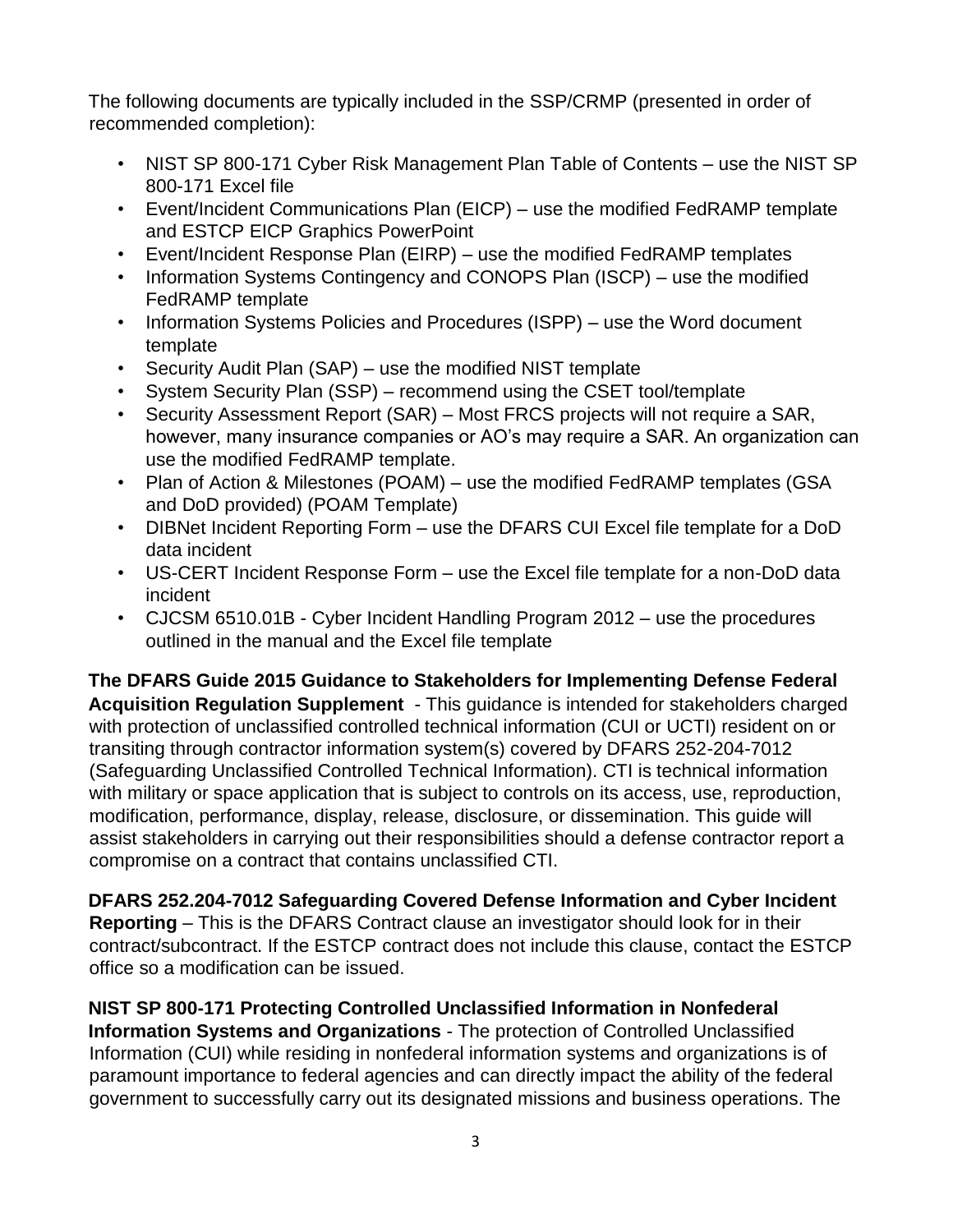requirements apply to all components of nonfederal information systems and organizations that process, store, or transmit CUI, or provide security protection for such components. The CUI requirements are intended for use by federal agencies in contractual vehicles or other agreements established between those agencies and nonfederal organizations.

**NIST SP 800-171B (Draft) –** This Draft addendum is intended to provide context and insight to contracting agencies. It suggests a three-level hierarchy of criticality for evaluating contractor compliance.

**CJCSM 6510.01B Cyber Incident Handling Program 2012** - This manual describes the Department of Defense (DoD) Cyber Incident Handling Program and specifies its major processes, implementation requirements, and related U.S. government interactions.

# **CUI Categories and Subcategories**

Twenty-two categories of CUI data are defined by the National Archives and Records Administration (NARA), of which five are pertinent to the Installations and Environment community and related to the Critical Infrastructure Category: Controlled Technical Information, Critical Infrastructure, DoD Critical Infrastructure Security Information, Critical Energy Infrastructure Information, Physical Security, and Protected Critical Infrastructure Information.

## **Category-Subcategory:** Controlled Technical Information

**Category Description:** Controlled Technical Information means technical information with military or space application that is subject to controls on the access, use, reproduction, modification, performance, display, release, disclosure, or dissemination. Controlled technical information is to be marked with one of the distribution statements B through F, in accordance with Department of Defense Instruction 5230.24, "Distribution Statements of Technical Documents." The term does not include information that is lawfully publicly available without restrictions. "Technical Information" means technical data or computer software, as those terms are defined in Defense Federal Acquisition Regulation Supplement clause 252.227-7013, "Rights in Technical Data - Noncommercial Items" (48 CFR 252.2277013). Examples of technical information include research and engineering data, engineering drawings, and associated lists, specifications, standards, process sheets, manuals, technical reports, technical orders, catalog-item identifications, data sets, studies and analyses and related information, and computer software executable code and source code.

## **Subcategory Description:** N/A **Marking: CTI**

## **Category-Subcategory:** Critical Infrastructure

Category Description: Systems and assets, whether physical or virtual, so vital that the incapacity or destruction of such may have a debilitating impact on the security, economy, public health or safety, environment, or any combination of these matters, across any Federal, State, regional, territorial, or local jurisdiction.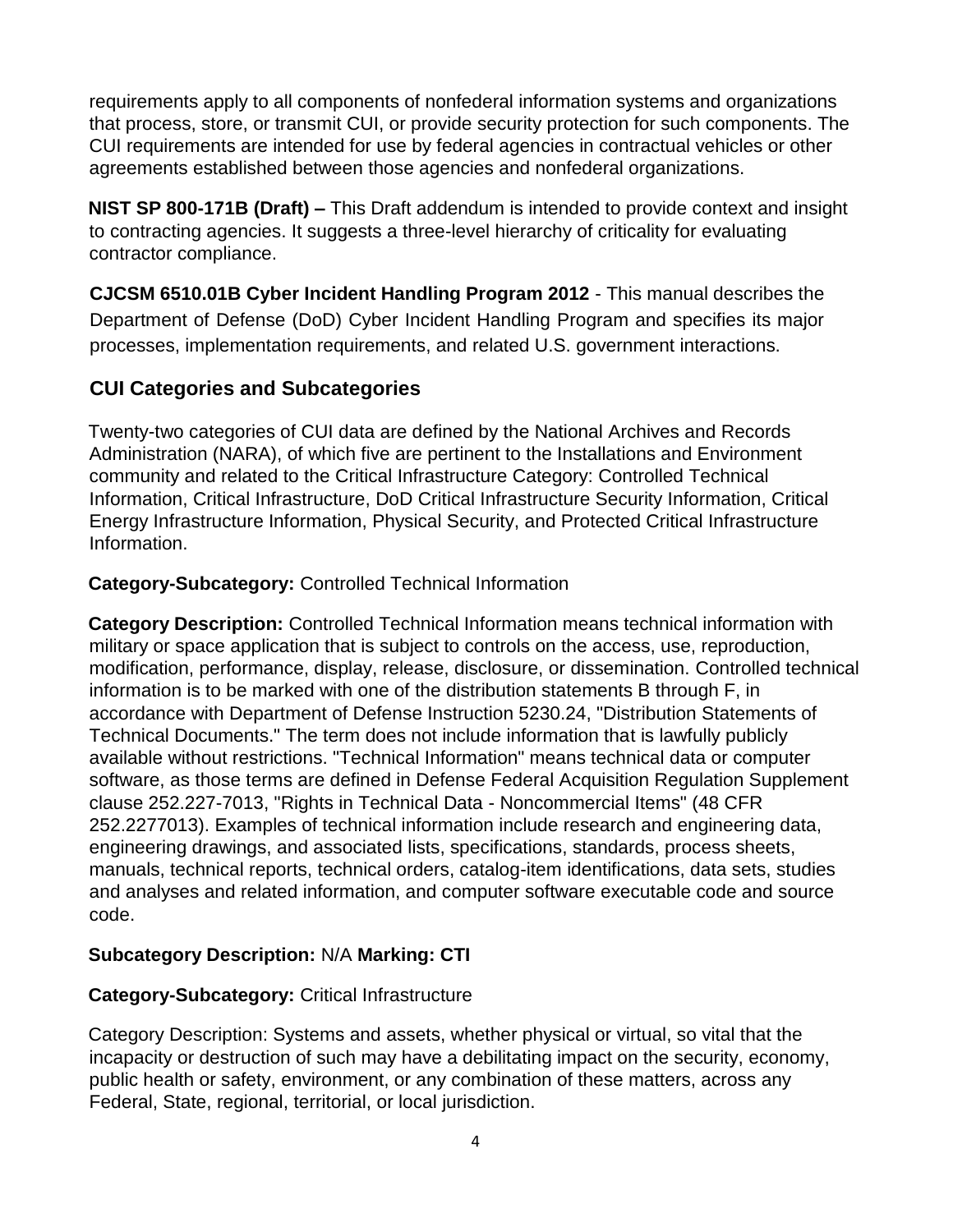#### **Subcategory Description:** N/A **Marking:** CRIT

**Category-Subcategory:** Critical Infrastructure-DoD Critical Infrastructure Security Information

**Category Description:** Systems and assets, whether physical or virtual, so vital that the incapacity or destruction of such may have a debilitating impact on the security, economy, public health or safety, environment, or any combination of these matters, across any Federal, State, regional, territorial, or local jurisdiction.

**Subcategory Description:** Information that, if disclosed, would reveal vulnerabilities in the DoD critical infrastructure and, if exploited, would likely result in the significant disruption, destruction, or damage of or to DoD operations, property, or facilities, including information regarding the securing and safeguarding of explosives, hazardous chemicals, or pipelines, related to critical infrastructure or protected systems owned or operated on behalf of the DoD, including vulnerability assessments prepared by or on behalf of the DoD, explosives safety information (including storage and handling), and other site-specific information on or relating to installation security.

#### **Marking:** DCRIT

**Category-Subcategory:** Critical Infrastructure-Critical Energy Infrastructure Information

**Category Description:** Systems and assets, whether physical or virtual, so vital that the incapacity or destruction of such may have a debilitating impact on the security, economy, public health or safety, environment, or any combination of these matters, across any Federal, State, regional, territorial, or local jurisdiction.

**Subcategory Description:** Critical energy infrastructure information means specific engineering, vulnerability, or detailed design information about proposed or existing critical infrastructure that: (i) Relates details about the production, generation, transportation, transmission, or distribution of energy; (ii) Could be useful to a person in planning an attack on critical infrastructure; and (iii) Does not simply give the general location of the critical infrastructure.

#### **Marking:** CEII

#### **Category-Subcategory:** Critical Infrastructure-Physical Security

**Category Description:** Systems and assets, whether physical or virtual, so vital that the incapacity or destruction of such may have a debilitating impact on the security, economy, public health or safety, environment, or any combination of these matters, across any Federal, State, regional, territorial, or local jurisdiction.

**Subcategory Description:** Related to protection of federal buildings, grounds or property.

#### **Marking:** PHYS

**Category-Subcategory:** Critical Infrastructure-Protected Critical Infrastructure Information